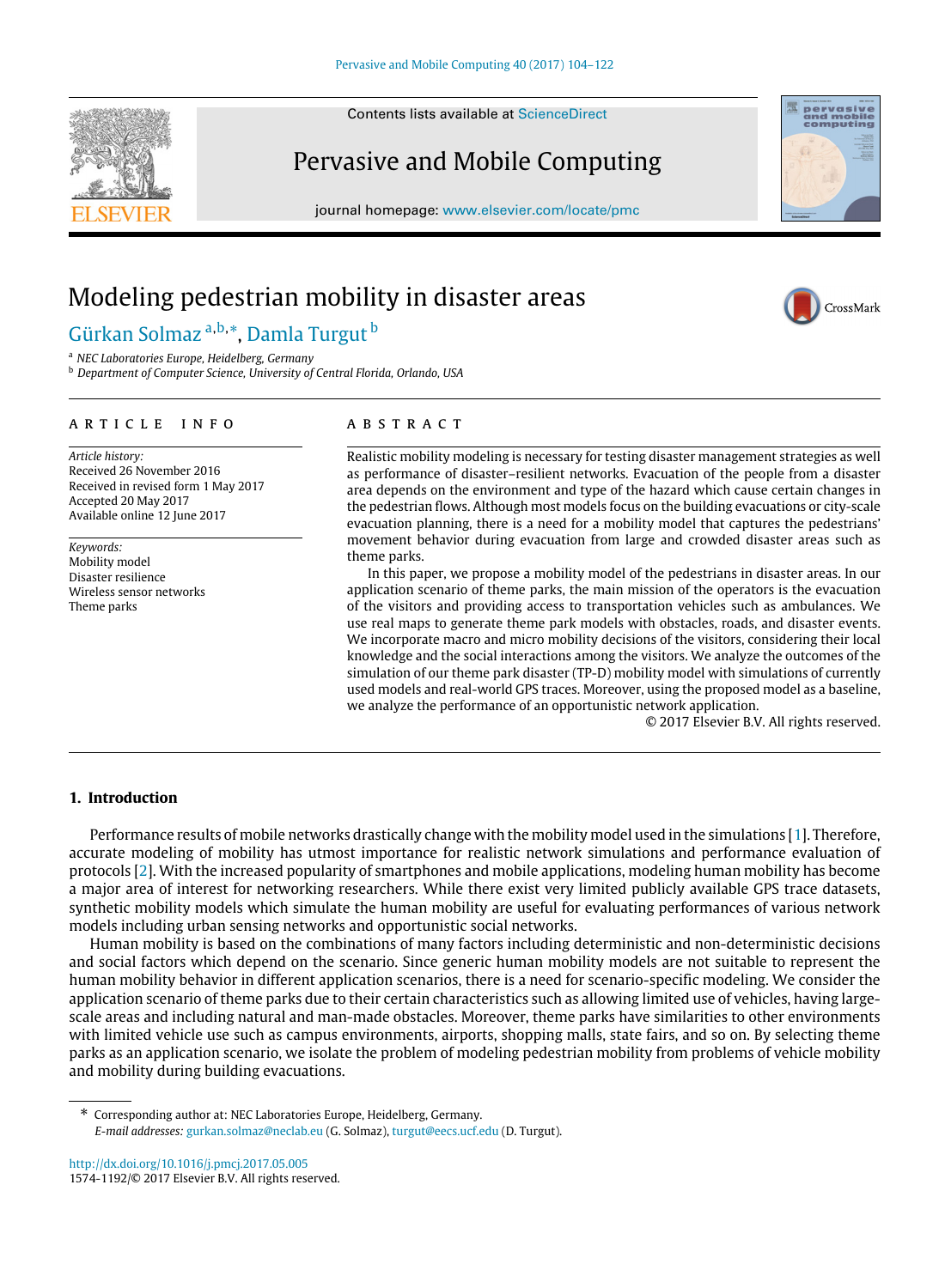Theme parks are large and crowded areas with thousands of daily visitors. Particularly, large-scale theme parks attract visitors from all over the world, and the theme park industry is one of the main contributors of their regions. While overall popularity of theme parks and the size of the industry are growing every year, the global success of theme parks is severely affected by disasters such as Hurricane Irene [\[3\]](#page--1-4). Considering the fact that climate change increases the risk of extreme events such as forest fires and floods [\[4\]](#page--1-5), effect of disasters may cause damages to the regions such as Central Florida. This region has 5 of the top-10 theme parks with highest attendances in the world, while being home to various natural disasters with a history of hurricanes, floods, tornadoes, and tropical storms.

The studies on disaster recovery and opportunistic communication networks have become major research interests due to their prospective contributions on the disaster management strategies. For instance, as an impact of a disaster, communication infrastructures which are pre-deployed in the area may become unoperational. For this reason, communication systems independent from the infrastructures (e.g., [\[5\]](#page--1-6)) are taken into account in many disaster management studies. Crowd management and evacuation of people from disaster areas are other major challenges which have theoretical and practical interests from the research community. Modeling disaster mobility in theme parks is useful for finding novel methods to solve the evacuation problem in theme parks. In addition, these methods may become the base-case for the evacuation problem of more complicated scenarios such as evacuation of people from buildings and evacuation from big cities.

We consider a wide range of disaster scenarios for theme parks. These scenarios include natural disasters such as tornado, thunderstorm, hurricane, and earthquake.We also consider man-made disaster scenarios such as terrorist attacks which may threaten human lives in crowded places. While effects of these various types of disaster may differ from one another, the main goal of the operators will be safe and quick evacuation of visitors and providing them access to transportation vehicles.

We modeled visitor movements in theme parks to represent daily routine mobility of theme park visitors without any consideration of the disaster scenarios  $[6]$ . However, in our previous model and the other currently used theme park mobility models, the movement decisions of the visitors are based on visiting the attractions and exploring the park. Considering disaster scenarios, the movement decisions should be based on the security of visitors. The main goal of the theme park operation include finding easy ways to secure places and quickly evacuating the visitors from the disaster areas.

In this paper, we extend our previous work [\[7](#page--1-8)[,8\]](#page--1-9) on disaster mobility in theme parks. The main contributions of this work include adding visibility variable to model, extending the model description and simulation study and evaluating the performance of an opportunistic communication network application based on our mobility model.

We model theme park as a combination of roads, obstacles, lands, and red-zones using real theme park maps. To model the visitor movements, we consider the macro and micro mobility decision problems separately. We use the social force model [\[9\]](#page--1-10) to represent the dynamics of the human motion by the social interactions. We analyze the simulation results of our model and compare it with the currently used mobility models and the GPS traces collected from theme park visitors. The outcomes of the simulation of the proposed model are mobility traces of theme park visitors.

The effects of various possible disaster response approaches can be tested using our mobility model. Placing informative signs in strategic locations to direct the visitors to desired regions, having trained security personnel to manage crowd flows or forming visitor groups by assigning one trained person to lead each group can be considered as examples of disaster response strategies. Furthermore, autonomous robots can be used for missions such as search and rescue. Another use of our model is evaluating performances of networks resilient to disasters such as opportunistic social networks which are formed for broadcasting messages and increasing knowledge of the visitors.

The organization of the remaining of the paper is as follows. We describe the model in detail in Section [2.](#page-1-0) The simulation results of our model are provided in Section [3.](#page--1-11) We discuss the recent literature in mobility models, disaster mobility and disaster management approaches in Section [4](#page--1-12) and finally conclude in Section [5.](#page--1-13)

#### <span id="page-1-0"></span>**2. Mobility model**

In this section, we present the human mobility model in theme parks for disaster scenarios. Let us first describe the characteristics of theme parks and creation process of the theme park models. Later, we will describe the mobility of the visitors in detail.

#### *2.1. Characteristics of theme parks*

To give a background on the problem, we first describe the fundamental characteristics of theme parks by looking from the mobility modeling perspective. Theme parks consist of attractions which are entertainment places including rides, restaurants, and places for other activities. Attractions consist of man-made structures (i.e. buildings) and they are connected to each other by roads (i.e. pedestrian ways). The roads also connect the entrance and exit points of the theme park with the attractions. They are usually used only by pedestrians, specific for theme park environment. Each road has a width which determines the capacity of the road for pedestrian flows. For instance, if a road is narrow and there are many people, the density of the people becomes large and as a result people cannot move fast enough on the road.

Theme parks are open-air areas but can also have buildings such as indoor rides, restaurants and gift shops. The area of theme parks include many physical obstacles for pedestrians. The physical obstacles include man-made and natural obstacles. People who spend their day in theme parks have activities such as visiting rides, walking among the attractions along the roads, and eating at the restaurants.